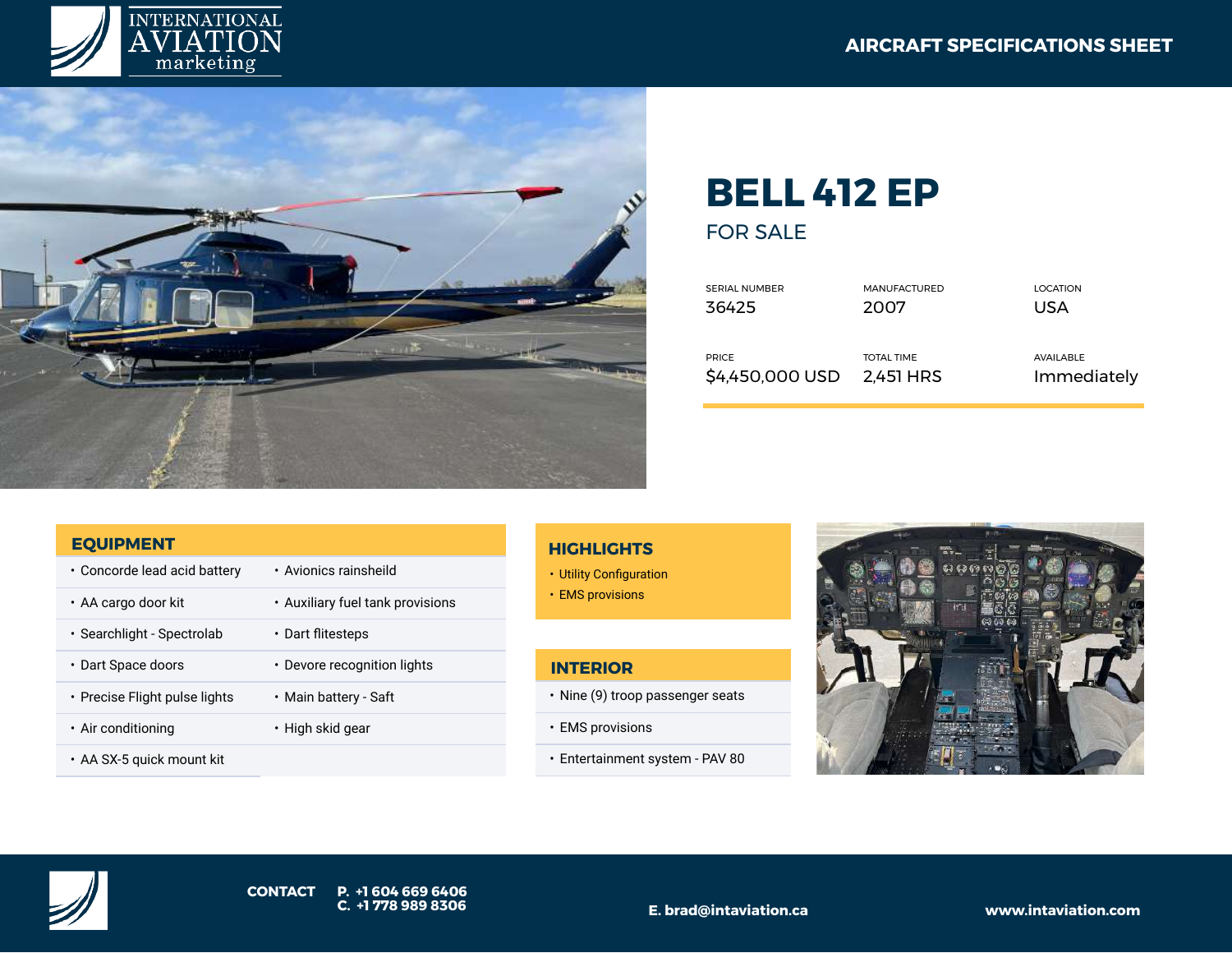

## **AVIONICS**

| • VHF NAV/COMM/GPS        | Garmin GTN 650             |
|---------------------------|----------------------------|
| • Radar altimeter         | Honeywell RA-335           |
| · Dual transponder        | <b>Bendix King MST67A</b>  |
| • Dual GPS                | Garmin G-500W              |
| $\cdot$ VHF COMM          | <b>Bendix King KTR 908</b> |
| $\cdot$ VHF NAV           | Bendix King KNR 634A       |
| • FM Radio                | Cobham RT-5000             |
| $\cdot$ TCAS              | Avidyne TAS 610            |
| • Weather radar           | Garmin GWX 68 CLR          |
| • Public address          | Anodyne PA 250             |
| · Satellite communication | provisions                 |
| $\cdot$ ELT               | Artex C406-1HM             |
| • Audio panel             | <b>NAT</b>                 |
| $\cdot$ EGPWS             |                            |
| • 3-Axis DDAFCS           |                            |
| $\cdot$ ADF               |                            |
| • Multifunction display   | Garmin GMX 200             |